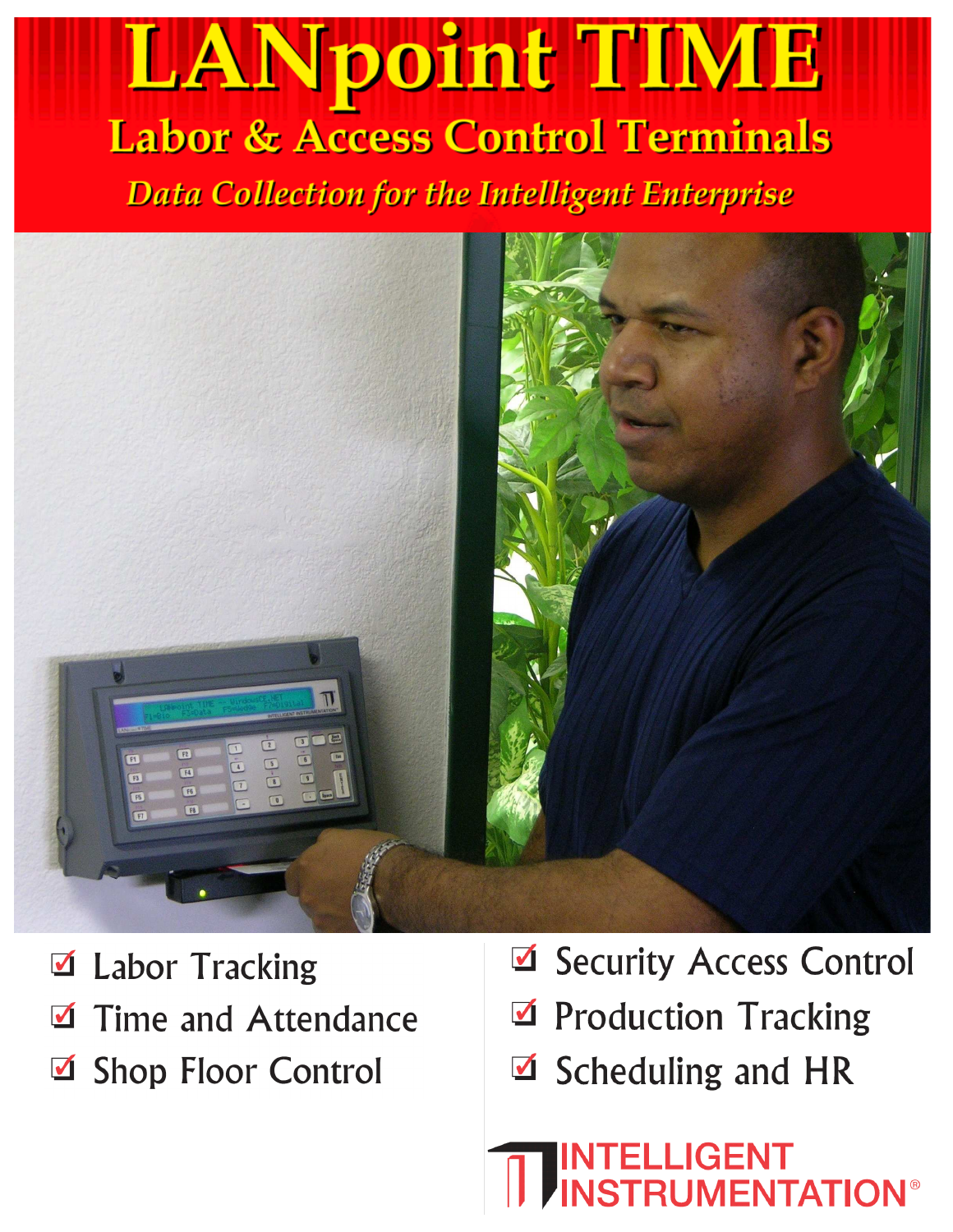### **L A N POINT TIME Labor and Access Control Terminals Data Collection for the Intelligent Enterprise**



The LANpoint® TIME is a compact and rugged series of Ethernet timeclock data collection terminals used for labor management, time and attendance, shop floor control, and security access control systems.

LANpoint TIME offers multiple methods of data entry and AutoID input including barcode slot reader, magnetic stripe reader, HID Proximity (RFID) reader, keypad entry, and with or without fingerprint identification.

- **Windows CE Platform**
- **Rugged, Meets IP54 Standards**
- **Bright 2 x 40 Character LCD Display**
- **Choice of HID Proximity, Magnetic, or Barcode Reader**
- **Optional Biometric Reader**
- **Three RS-232 Ports**
- **Wired or Wireless Ethernet**
- **Digital I/O for Access Control**

The LANpoint TIME Ethernet time clock is a Windows CE terminal featuring an industrial case design and a cost effective 2x40 LCD display. This NEMA 12 (IP54) terminal features builtin 10/100BaseT Ethernet and optional RF 802.11b/g communications. Its Windows CE 4.2 or 5.0 operating system and XScale PXA255 ARM processor allow for easy application development using Visual Studio.Net 2003 (and later) Professional, eMbedded Visual C++ or other development tools. This terminal's small form factor and low cost make it an ideal solution when a high-quality network-based timeclock is needed.



www.lanpoint.com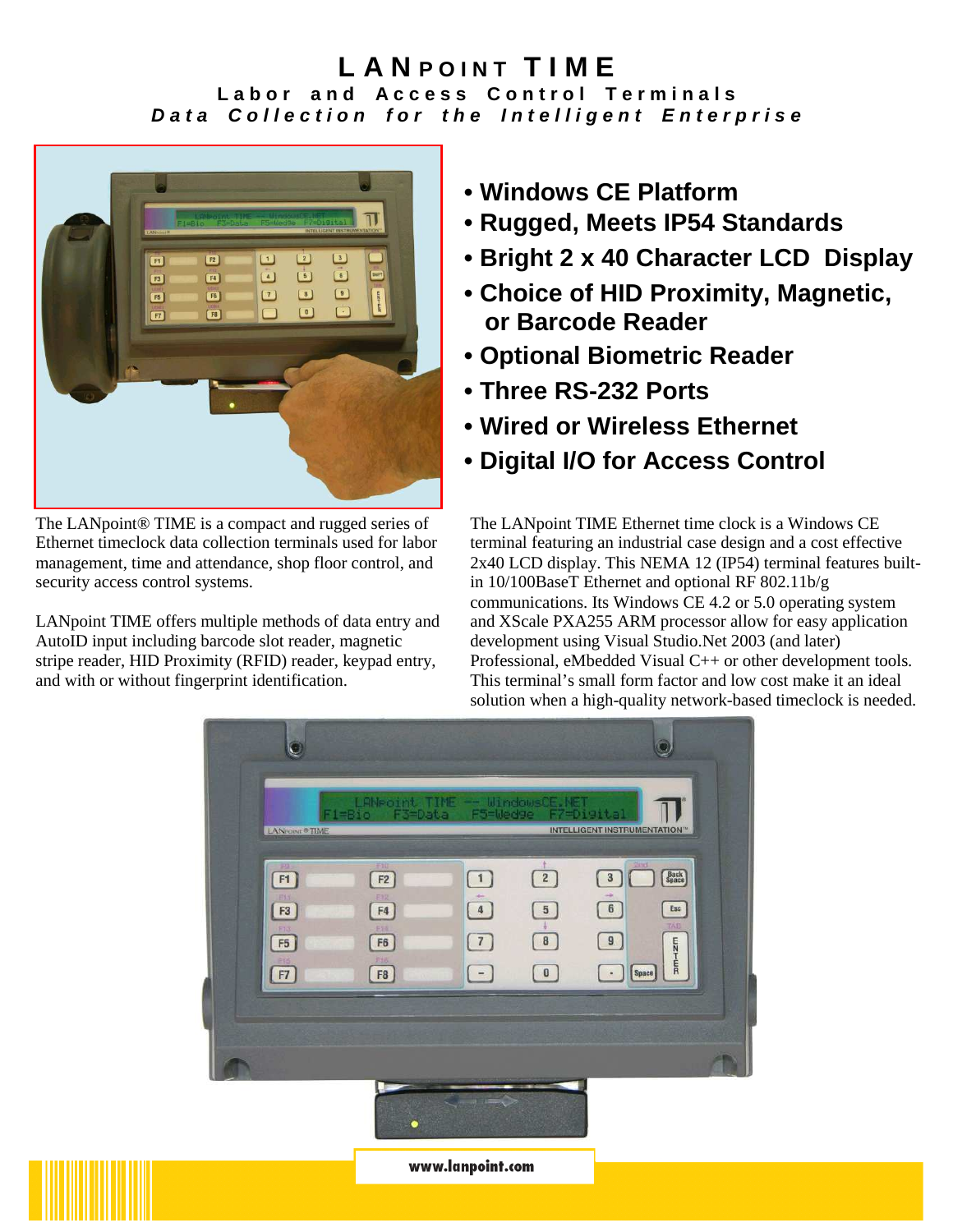### **LANPOINT TIME Labor and Access Control Terminals Data Collection for the Intelligent Enterprise**

| <b>Specifications</b>             |                                                                               | <b>APPLICATIONS</b>                      |
|-----------------------------------|-------------------------------------------------------------------------------|------------------------------------------|
| <b>Processing &amp; Memory</b>    | XScale PXA255 CPU                                                             |                                          |
|                                   | 32MB SDRAM, 32MB Flash                                                        |                                          |
| <b>Internal Expansion*</b>        | One PCMCIA Type I/II/III slot                                                 | <b>Labor Tracking</b>                    |
|                                   | One Type II Compact Flash slot                                                | <b>Time and Attendance</b>               |
| <b>System Software</b>            | Windows CE.NET 4.2 or 5.0                                                     |                                          |
|                                   | SQL CE Client (w/CE.NET 4.2 only)                                             |                                          |
|                                   | <b>MSMQ</b>                                                                   | <b>Shop Floor Control</b>                |
|                                   | <b>SNMP</b>                                                                   |                                          |
|                                   | SDK API's and utilities                                                       | <b>Secure Access</b>                     |
| <b>Optional Software*</b>         | <b>Terminal Emulation:</b>                                                    |                                          |
|                                   | VT, HP, IBM 3270, IBM 5250                                                    | <b>Control</b>                           |
|                                   | Terminal emulation screen re-mapping                                          |                                          |
|                                   | <b>Terminal emulation AirLoader</b>                                           | <b>Production Tracking</b>               |
| <b>Physical</b>                   | <b>NEMA 12 IP54</b>                                                           |                                          |
|                                   | Size base unit with slot reader<br>10.6"W x 7.9"H x 3.5"D                     | <b>Scheduling</b>                        |
|                                   | 29.6cm x 20.2cm x 8.9cm                                                       |                                          |
|                                   | 2.9 lbs (1.3 Kg)                                                              | <b>Inventory Control</b>                 |
| Weight<br><b>Integral Display</b> | Supertwist 2 x 40 backlit LCD                                                 |                                          |
| <b>Integrated Keyboard</b>        | 25 key position, numeric and function, or                                     |                                          |
|                                   | 51 key position, QWERTY                                                       | INTELLIGENT<br>INSTRUMENTATION®          |
|                                   | 8 dedicated function keys                                                     |                                          |
|                                   | Sealed elastomeric, 5 million cycle life                                      |                                          |
| <b>Environmental</b>              | Operating and Storage                                                         |                                          |
|                                   | 0° to 50°C (32° to 122°F)                                                     |                                          |
| <b>Power Management</b>           | 12 VDC, 400mA                                                                 |                                          |
| Battery Backup*                   | AA-style pack, 0.7 Amp hr                                                     | <b>ACCESSORIES</b>                       |
| <b>Communications</b>             | TCP/IP, Ethernet 10/100BaseT RJ45                                             |                                          |
|                                   | IEEE 802.11b/g, 11Mbps/54Mbps*                                                | <b>PCMCIA and CF option board</b>        |
| <b>Automatic ID Interfaces</b>    | Three COM RS-232 ports                                                        |                                          |
|                                   | Mini-DIN6 PS/2 connector                                                      | Battery backup AA-style pack, 0.7        |
|                                   | Choice of readers:                                                            | Amp-hr                                   |
|                                   | HID proximity*, Magnetic stripe, Visible                                      | 12V power supply, 100-240 VAC            |
|                                   | Red, Infrared                                                                 | Volume-adjustable beeper                 |
| <b>Connectors</b>                 | Power, Ethernet 10/100BaseT, COM1,                                            |                                          |
|                                   | COM2, COM3, external PS/2 keyboard,<br>battery backup, and one +3.3VDC, +5VDC | EZ-ID biometric fingerprint reader       |
|                                   | and +12VDC accessory power connector,                                         | Digital I/O termination panel            |
|                                   | digital I/O                                                                   | <b>Proximity readers</b>                 |
| Digital I/O                       | 8 optically isolated digital inputs & 8 digital                               |                                          |
|                                   | outputs.                                                                      | <b>External barcode/magnetic readers</b> |
|                                   | Digital inputs provide counter capability to                                  | Keyboard port wedge readers              |
|                                   | 50 counts per second<br><b>RoHS</b>                                           |                                          |
| Microcoff                         |                                                                               | *Options, not included in the basic unit |
|                                   |                                                                               |                                          |





Г



www.lanpoint.com